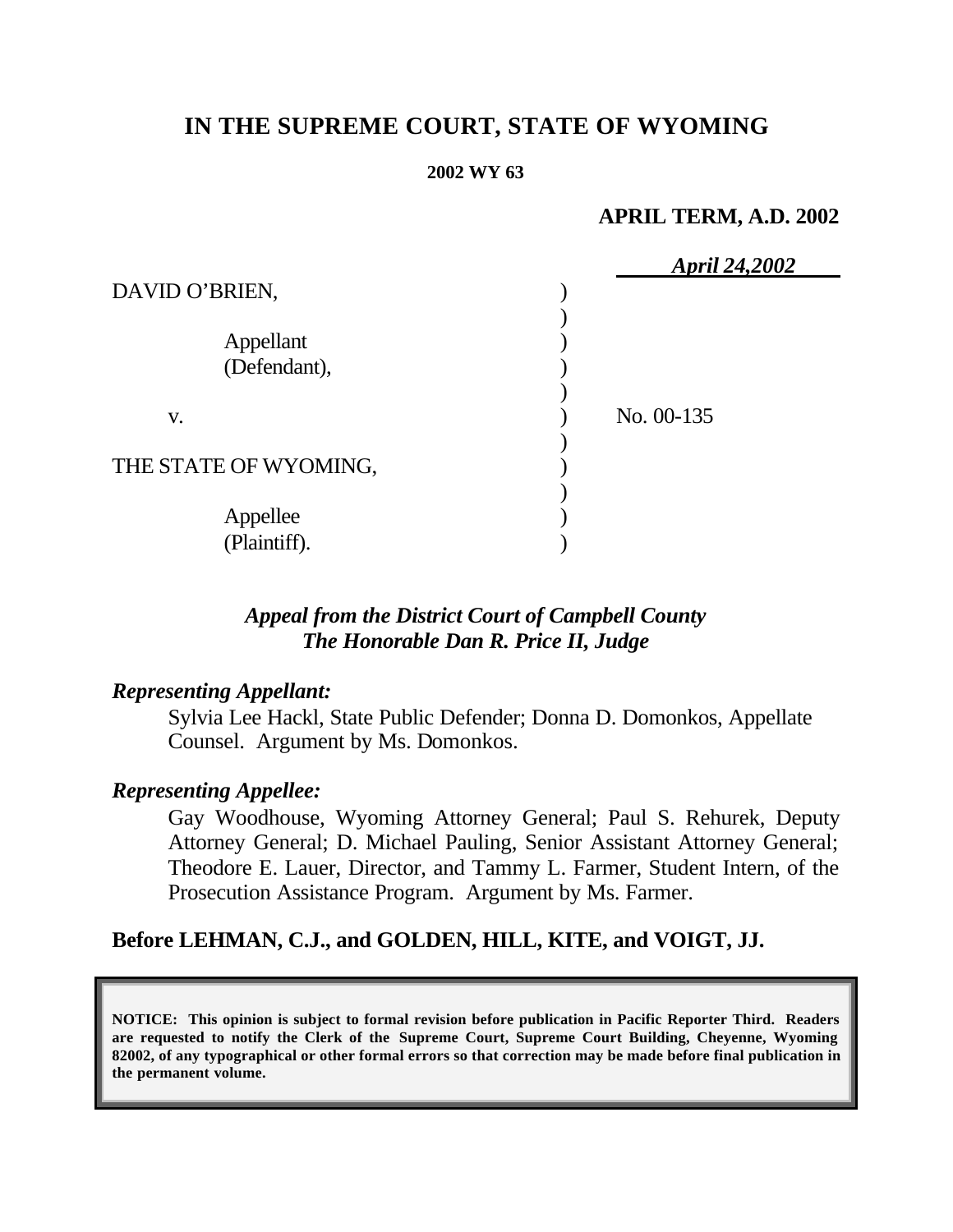#### **GOLDEN**, Justice.

[¶1] In this appeal, we primarily consider the instruction a jury should receive when considering whether the elements of aggravated assault and battery are met. Appellant David Wayne O'Brien contends that the trial court improperly defined the term "recklessly under circumstances manifesting extreme indifference to the value of human life." We agree that this language requires that the State prove that a defendant's conduct exhibited more than recklessness, but we determine that sufficient evidence supported O'Brien's conviction on one count of aggravated assault and battery in violation of Wyo. Stat. Ann. § 6-2-502(a)(i). On this issue and others presented by O'Brien, we find no reversible error and affirm his conviction.

### **ISSUES**

[¶2] The parties agree that the following issues are presented for our review:

I. Whether plain error occurred when the jury was erroneously instructed regarding the recklessly under circumstances manifesting extreme indifference to the value of human life component of aggravated assault and battery?

II. Whether there was insufficient evidence to convict O'Brien of aggravated assault under W.S.  $\S 6$ -2-502(a)(i)?

III. Whether Nurse Krininger's testimony eliciting statements made by Mr. Foster was improper hearsay under W.R.E. 803(4)?

IV. Whether prosecutorial misconduct occurred during the State's closing argument and in the State's case in chief?

### **FACTS**

[¶3] On the evening of August 21, 1999, twenty-two year old Jordan Foster reported to two friends that, as he drove around in Gillette, Wyoming, he had been "bothered" by some people in a red Ford Probe. Foster was "cruising," or driving around town, which is an activity many young people in Gillette engage in to meet with friends and visit. Later, Foster was a passenger in a pickup truck driven by his friend, Chris Weber, age 18. Weber's girlfriend, Amanda Jameson, age 17, was also a passenger. The three drove around Gillette and soon encountered the red Ford Probe, which was driven by Shawn Lewis, age 20, with Shelly Lane, age 16, occupying the front seat passenger side, and O'Brien seated in the back. This party was also cruising. O'Brien is Lewis' uncle and is 30 years old. As the two vehicles drove next to each other, the Probe's occupants began calling out insults to the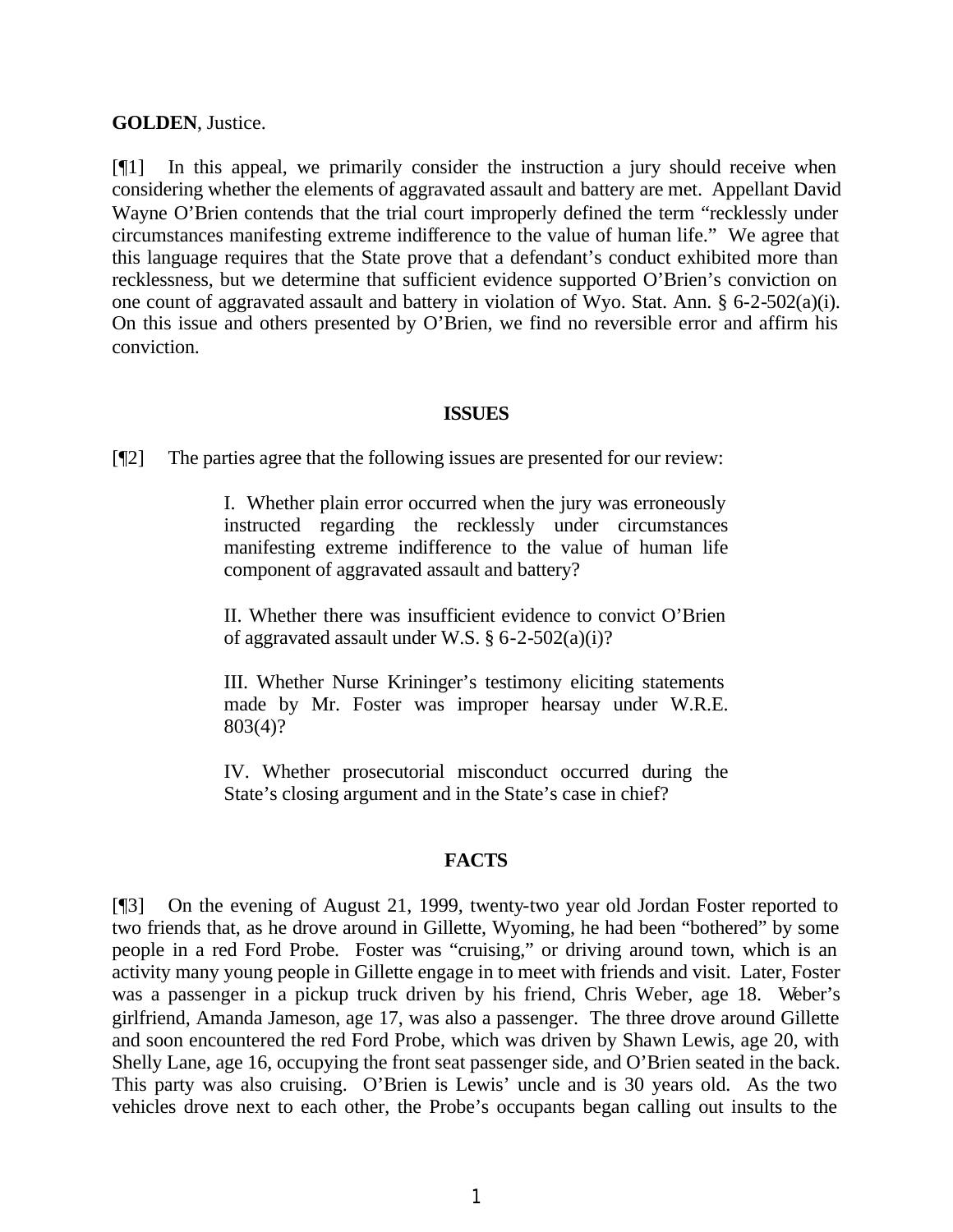occupants of the pickup truck. The Probe parked in a bank parking lot, and Foster and his friends also pulled into the lot and parked. Weber testified that Foster's demeanor was curious and not angry.

[¶4] O'Brien, however, emerged from the Probe's back seat appearing angry and stating that he hated cowboys. Weber testified that O'Brien had a bigger build and appeared much older. Foster got out of the pickup truck and walked over to O'Brien to see if there was a problem. O'Brien placed a beer that he had been drinking on the hood of the pickup truck and asked if Foster was scared of him. After Foster asked if he should be, O'Brien punched Foster near the left eye knocking him to the ground. Foster reported that he had been knocked unconscious, and eyewitnesses testified that he did not fight back. Falling on him, O'Brien hit Foster in the head "pretty quick and hard" and about ten or eleven times. O'Brien then stood up, jumped up and down and said, "I am the greatest," repeatedly.

[¶5] Lane apologized to Jameson, and all three Probe occupants returned to it and left. Weber and Jameson placed Foster in their pickup truck and drove him to the Campbell County Memorial Hospital emergency room in Gillette. An emergency room nurse, Patty Krininger, testified that Foster was pale, nauseated, in need of stitches, and had a broken jaw, a combination that could cause him to stop breathing. Foster was transported by ambulance to the hospital in Casper to undergo surgery. Dr. Donald Greer, a plastic surgeon, observed a severely fractured and displaced jaw, a condylar fracture, a concussion, and a laceration on the forehead. He testified that the broken jaw did not allow Foster to control his tongue, which could fall back and block his airway. A permanent titanium plate was inserted across Foster's fractured jawbone and wires and bands used to set the jaw.

[¶6] Afterwards, Foster's memory of the incident was impaired, and he could not identify O'Brien. Lane identified O'Brien to police. O'Brien was charged with aggravated assault and battery in violation of Wyo. Stat. Ann.  $\S$  6-2-502(a)(i), convicted by a jury, and sentenced to three to eight years. This appeal followed.

### **DISCUSSION**

### *Jury Instructions*

[¶7] In his first issue, O'Brien contends that the trial court committed plain error when it improperly provided the jury with the definition of the term "recklessly" rather than providing the jury with a definition of the term "recklessly under circumstances manifesting extreme indifference to the value of human life" found in Wyo. Stat. Ann.  $\S 6$ -2-502(a)(i).<sup>1</sup> O'Brien contends that this term required the jury to find a degree of culpability beyond mere

(a) A person is guilty of aggravated assault and battery if he:

(i) Causes serious bodily injury to another intentionally, knowingly or recklessly under circumstances manifesting extreme indifference to the value of human life[.]

 <sup>1</sup> Wyo. Stat. Ann. § 6-2-502(a)(i) (LexisNexis 2001) states: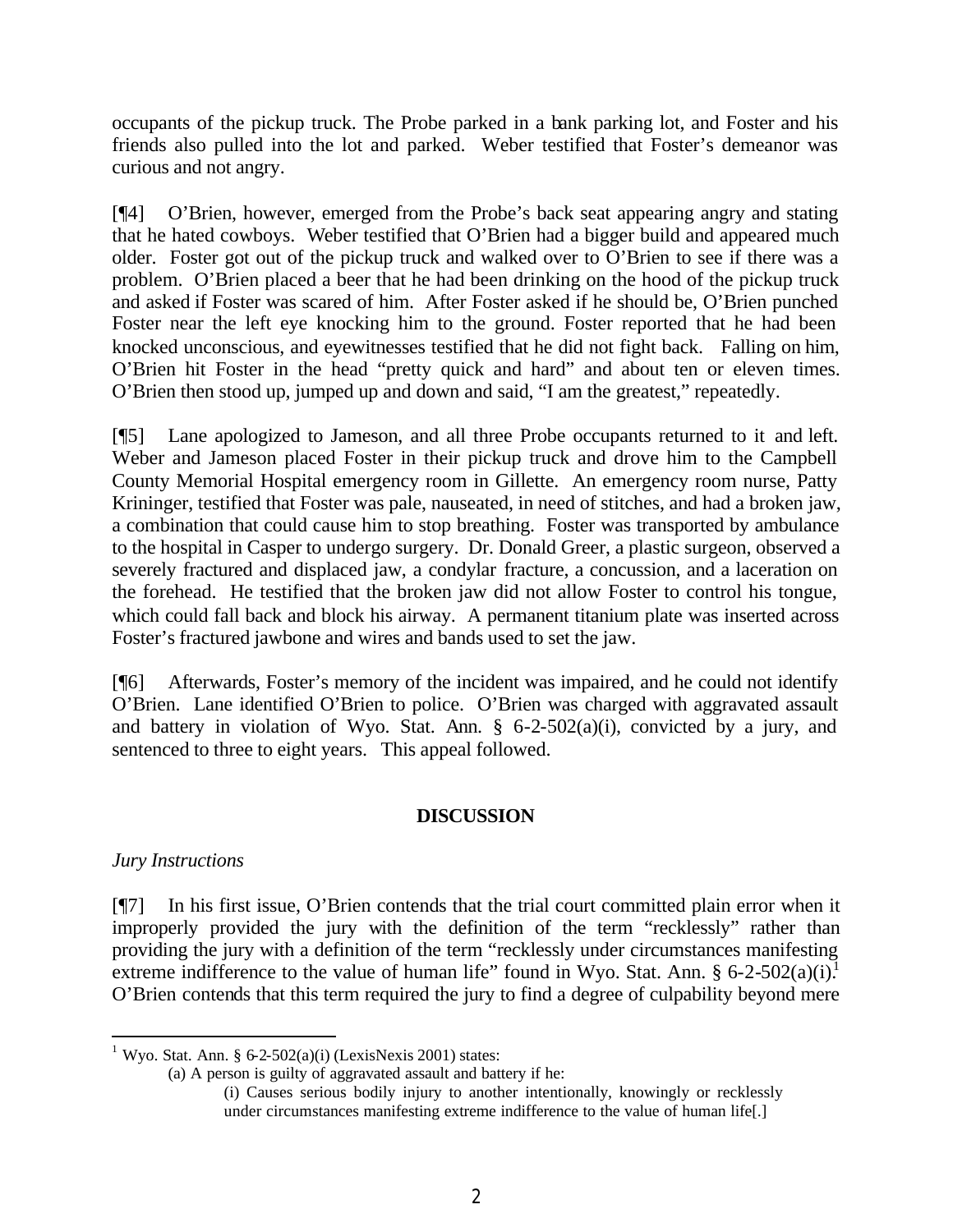recklessness, and the instruction defining the term "reckless" was an inaccurate statement of the law and misleading.

[¶8] No objection to the instruction was made at trial; and under a plain error review, O'Brien must show that the record clearly shows an error that transgressed a clear and unequivocal rule of law which adversely affected a substantial right. *Taylor v. State,* 2001 WY 13, 106, 17 P.3d 715, 116 (Wyo. 2001). Prejudicial error must be demonstrated by appellant, and prejudice will not be demonstrated unless the instruction confused or misled the jury with respect to the proper principles of law. *Collins v. State*, 854 P.2d 688, 700 (Wyo. 1993); *Lowseth v. State*, 875 P.2d 725, 729 (Wyo. 1994). Failure to instruct properly on an element of a crime does not constitute plain error where that element is not contested at trial or where evidence of the defendant's guilt is overwhelming. *Miller v. State*, 904 P.2d 344, 349 (Wyo. 1995).

[¶9] The jury received the following instructions on the elements of aggravated assault:

### Instruction No. 4

The elements of the crime of Aggravated Assault and Battery, as charged in this case, are:

1. The events occurred on or about August 22, 1999.

2. They occurred in Campbell County, Wyoming;

3. The Defendant, David Wayne O'Brien caused serious bodily injury to Jordan Foster; and

4. Intentionally, knowingly or recklessly under circumstances manifesting extreme indifference to the value of human life.

If you find from your consideration of all the evidence that each of these elements has been proved beyond a reasonable doubt, then you should find the defendant guilty.

If, on the other hand, you find from your consideration of all the evidence that each of these elements has not been proven beyond a reasonable doubt, then you should find the defendant not guilty.

### Instruction No. 5

"Serious bodily injury" means bodily injury which creates substantial risk of death or which causes severe disfigurement or impairment of the function of any bodily member or organ.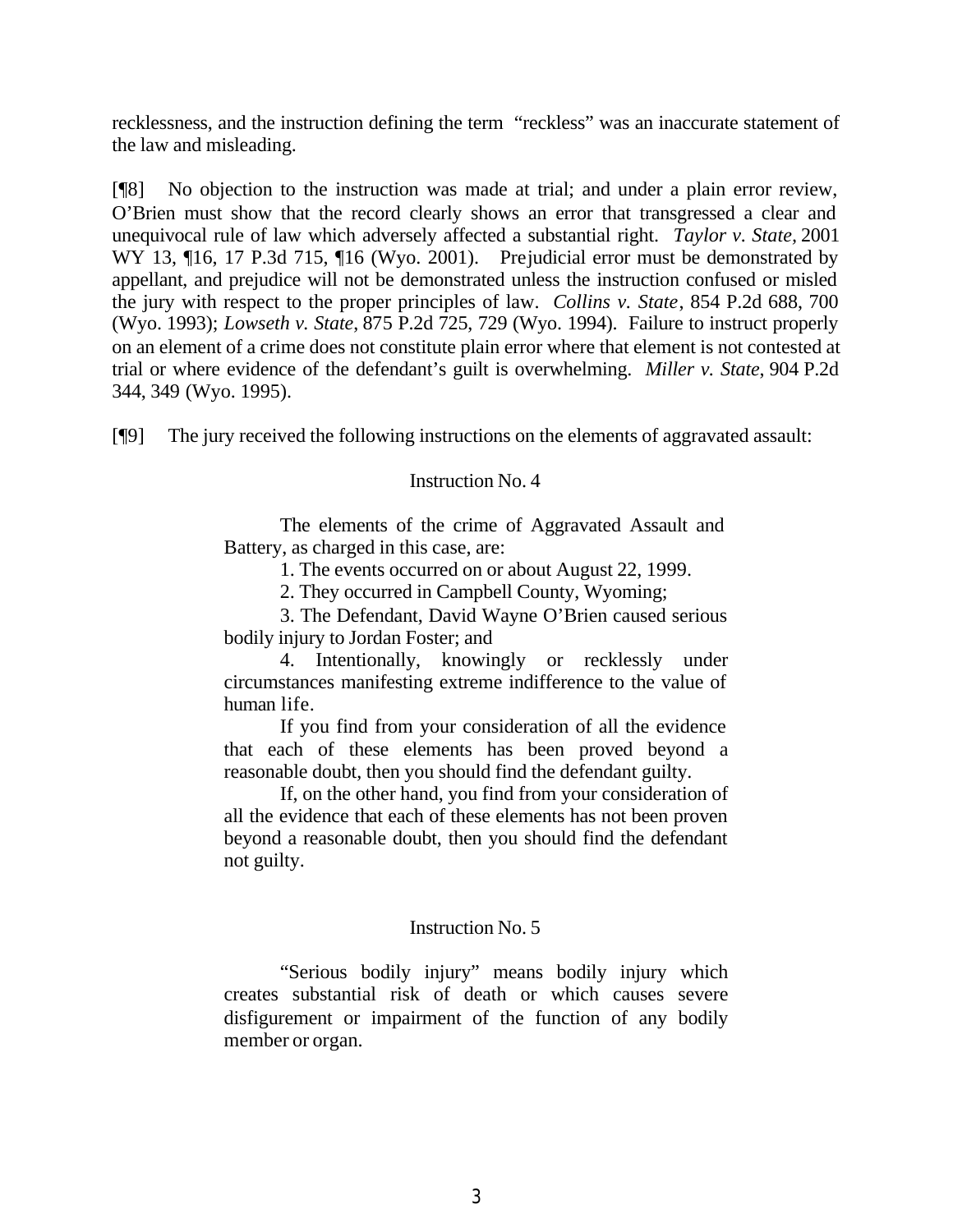#### Instruction No. 6

An act is "knowingly" or "intentionally" done if it is done voluntarily and purposely; not accidentally, because of a mistake or for some other innocent reason. The State must prove that the defendant's acts were done knowingly or intentionally, but the State is not required to prove that the defendant intended the consequences which may have resulted from the doing of those acts.

Whether acts were knowingly or intentionally done must be determined or inferred from all of the evidence in the case. In making that finding you may consider the acts themselves, the manner in which they were done, the means used, and all the circumstances surrounding the acts.

#### Instruction No. 7

Recklessly is different from knowingly or intentionally. Recklessness does not require proof of an intent or purpose to do harm. It is, instead, an utter unconcern about the consequences of one's acts. Recklessness is rash and careless conduct. A person is reckless when he consciously disregards a substantial and unjustified risk that his acts will cause serious harm. The risk must be of such a nature and degree that disregarding it constitutes a gross deviation from the standard of conduct that a reasonable person would observe under the circumstances.

[¶10] The State contends that a clear and unequivocal rule of law was not violated because it is not necessary to define a term which is used in the sense of its ordinary meaning, has no distinguishable technical legal meaning, and when no specific statutory definition of the term exists. The State asserts that it is self-evident that more than recklessness is required, and the jury was properly instructed in Instruction No. 4 to find not only that O'Brien acted recklessly but that he did so "under circumstances manifesting extreme indifference to the value of human life."

[¶11] In this case, to determine whether the jury was properly instructed, it is necessary to interpret the meaning of the phrase "recklessly under circumstances manifesting extreme indifference to the value of human life." "The accuracy of an instruction to the jury is purely a question of law which we review *de novo*. If the instruction fails to correctly state the law, reversible error exists." *Paugh v. State,* 9 P.3d 973, 975-76 (Wyo. 2000).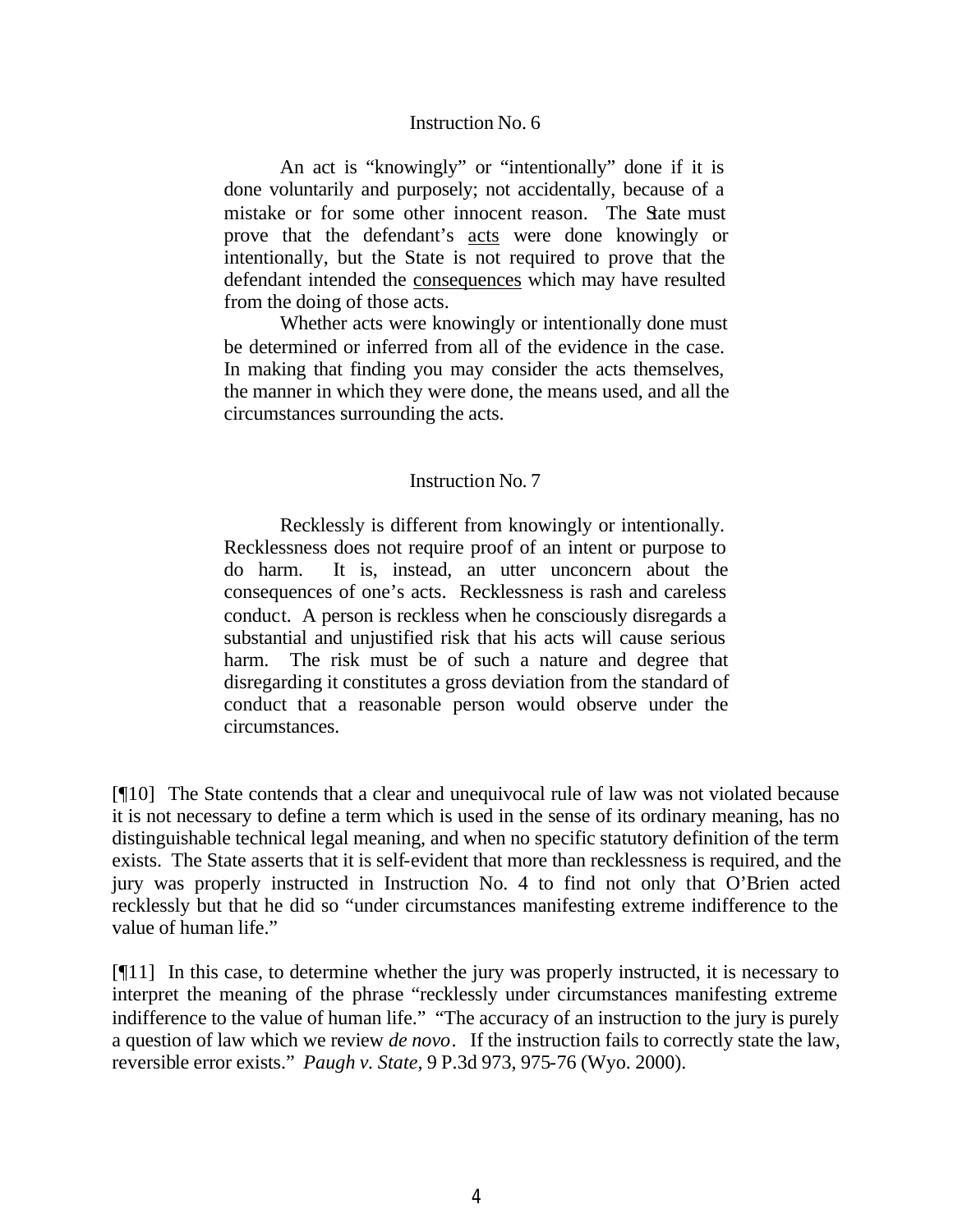[¶12] The aggravated assault and battery statute is the only Wyoming statute using the term "recklessly under circumstances manifesting extreme indifference to the value of human life," and the Wyoming legislature has not defined that term. Before 1982, the offense of aggravated assault and battery without a dangerous weapon carried a maximum one year county jail term when one was convicted for "unlawfully and maliciously" inflicting upon another person any "grievous bodily harm." Wyo. Stat. Ann. § 6-4-506 (Michie 1977). In 1982, however, Wyoming enacted a comprehensive criminal code based upon the Model Penal Code, and the aggravated assault and battery statute in its present form was passed using the term at issue in this case. That term was derived from the Model Penal Code. Theodore E. Lauer, *Goodbye 3-Card Monte: The Wyoming Criminal Code of 1982*, 19 Land & Water L. Rev. 107, 132 (1984). Before it was placed in the statute, the term had not been used in Wyoming.

[¶13] In many other states, the "extreme indifference" language was preceded by the "depraved heart" and "implied malice" terms to distinguish between homicides such as second degree murder and involuntary manslaughter, and each term was recognized to mean that it contemplated circumstances which make a defendant more blameworthy than recklessness alone. *State v. Boone,* 661 P.2d 917, 920-21 (Or. 1983). Wyoming, however, has no previous decisions on the meaning of "extreme indifference" or "depraved heart." Second degree murder was established when a defendant killed "purposely and maliciously, but without premeditation;" involuntary manslaughter existed when a defendant killed by any "culpable neglect or criminal carelessness." Wyo. Stat. Ann. §§ 6-4-104; 6-4-107 (Michie 1977). In addressing other issues, it was noted that Wyoming juries were instructed that "culpable neglect" and "criminal carelessness," were defined to mean conduct of a "gross or flagrant character, such as would show wantonness or recklessness, and would demonstrate a reckless disregard of human life or the safety of others, or an indifference to consequences equivalent to criminal intent." *State v. Sodergren,* 686 P.2d 521, 529 (Wyo. 1984) (Thomas, J., specially concurring). *Sodergren* declared that the distinction between "culpable neglect or criminal carelessness," "reckless disregard for the safety of others," "conscious disregard for the safety of others," "gross negligence," "disregard of consequences which may ensue," "wantonness," "indifference to the rights of others that is equivalent to criminal intent," "evincing a reckless disregard of human life or bodily injury," is de minimus for the purpose of defining a criminal act. *Id.* at 528. This precedent clarifies that this Court interpreted the term "reckless" when used in a homicide as synonymous with the state of mind necessary to convict for involuntary manslaughter, *i.e.*, conduct equivalent to criminal intent. *Id.*

[¶14] In 1982, the Legislature revamped Wyoming's assault and battery provisions and provided that bodily injury caused by "recklessness" sufficed for a misdemeanor conviction. The definition for the term "recklessness" appears to have been borrowed from the Model Penal Code. Lauer, *supra,* at 131. The Model Penal Code distinguishes between "reckless" and "recklessly under circumstances manifesting extreme indifference to the value of human life." The Legislature appears to have revised its assault and battery statutory scheme by adopting the language used for these offenses in the Model Penal Code rather than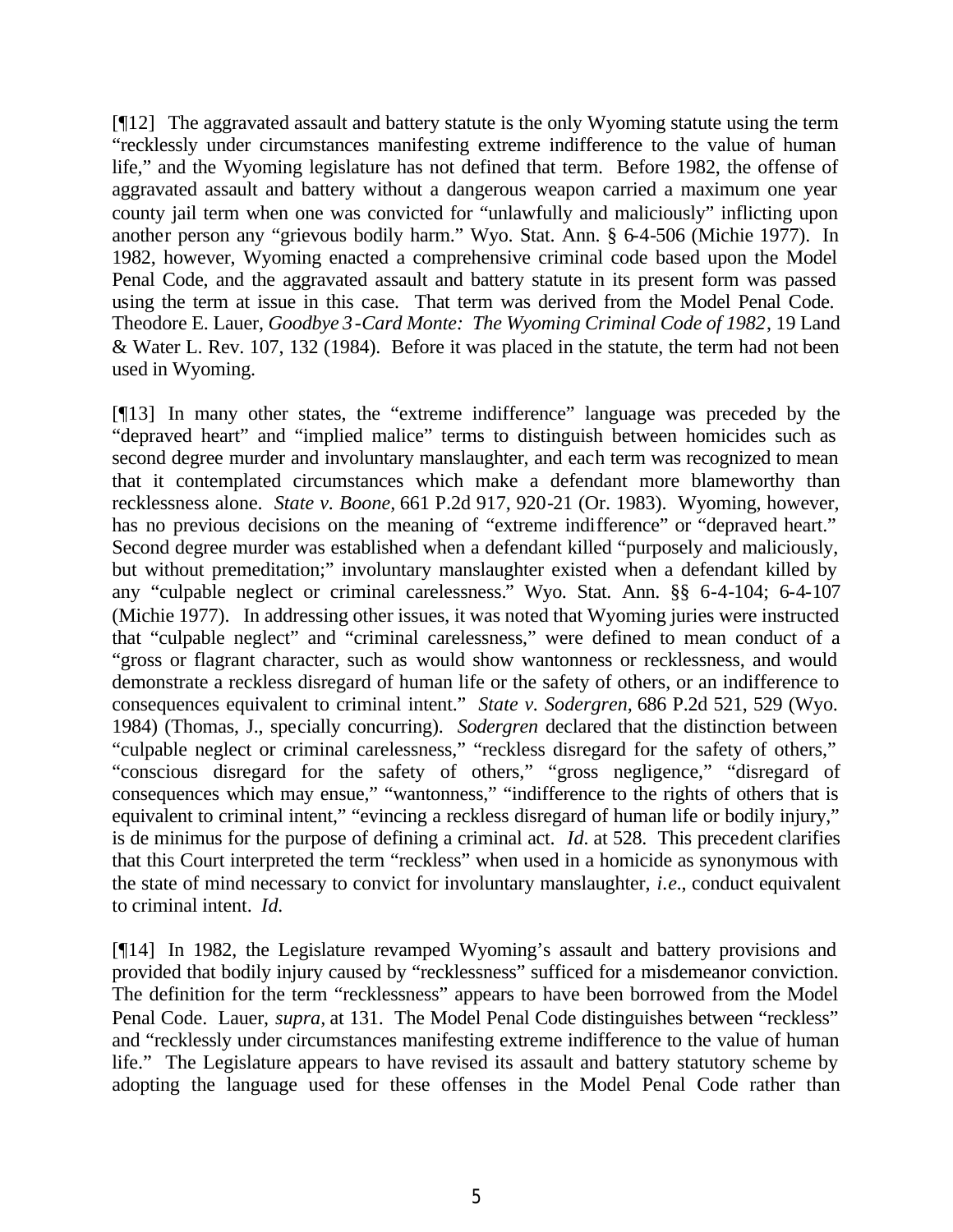attempting to follow definitions provided by our judicial decision, and we therefore examine the Model Penal Code's definitions of these terms to ascertain legislative intent.

[¶15] "Recklessly" is defined by the Model Penal Code in basically the same terms as it is in Wyo. Stat. Ann. § 6-1-104(a)(ix) (LexisNexis 2001):<sup>2</sup>

> A person acts recklessly with respect to a material element of an offense when he consciously disregards a substantial and unjustifiable risk that the material element exists or will result from his conduct. The risk must be of such a nature and degree that, considering the nature and purpose of the actor's conduct and the circumstances known to him, its disregard involves a gross deviation from the standard of conduct that a law-abiding person would observe in the actor's situation.

Model Penal Code, § 2.02(2)(c), at 226 (Official draft 1962).

[¶16] In discussing the term "recklessly under circumstances manifesting extreme indifference to the value of human life," the Commentary to the Model Penal Code states that this is a "special character" of recklessness required to elevate assault or battery to aggravated assault or battery and is adopted from the definition of murder found in Section  $210.2(1)(b)$  of the Code. § 211.1(2)(a) cmt. 4, at 189. That discussion states that criminal homicide constitutes murder when it is committed "recklessly under circumstances manifesting extreme indifference to the value of human life." § 210.2(1)(b) cmt. 4, at 21. That Commentary goes on to state that this term is intended to reflect the judgment that there is a kind of reckless homicide that cannot fairly be distinguished in grading terms from homicides committed purposely or knowingly. *Id.* Stating that conduct amounting to a "gross deviation from the standard of conduct that a law-abiding person would observe in the actor's situation" is "ordinary recklessness" that would justify a manslaughter conviction, the Commentary observes that

> [i]n a prosecution for murder, however, the Code calls for the further judgment whether the actor's conscious disregard of the risk, under the circumstances, manifests extreme indifference to the value of human life. The significance of purpose or knowledge as a standard of culpability is that, cases of provocation or other mitigation apart, purposeful or knowing homicide demonstrates precisely such indifference to the value of human life. Whether recklessness is so extreme that it

<sup>&</sup>lt;sup>2</sup> "'Recklessly' is defined as the following conduct: A person acts recklessly when he consciously disregards a substantial and unjustifiable risk that the harm he is accused of causing will occur, and the harm results. The risk shall be of such nature and degree that disregarding it constitutes a gross deviation from the standard of conduct that a reasonable person would observe in the situation[.]"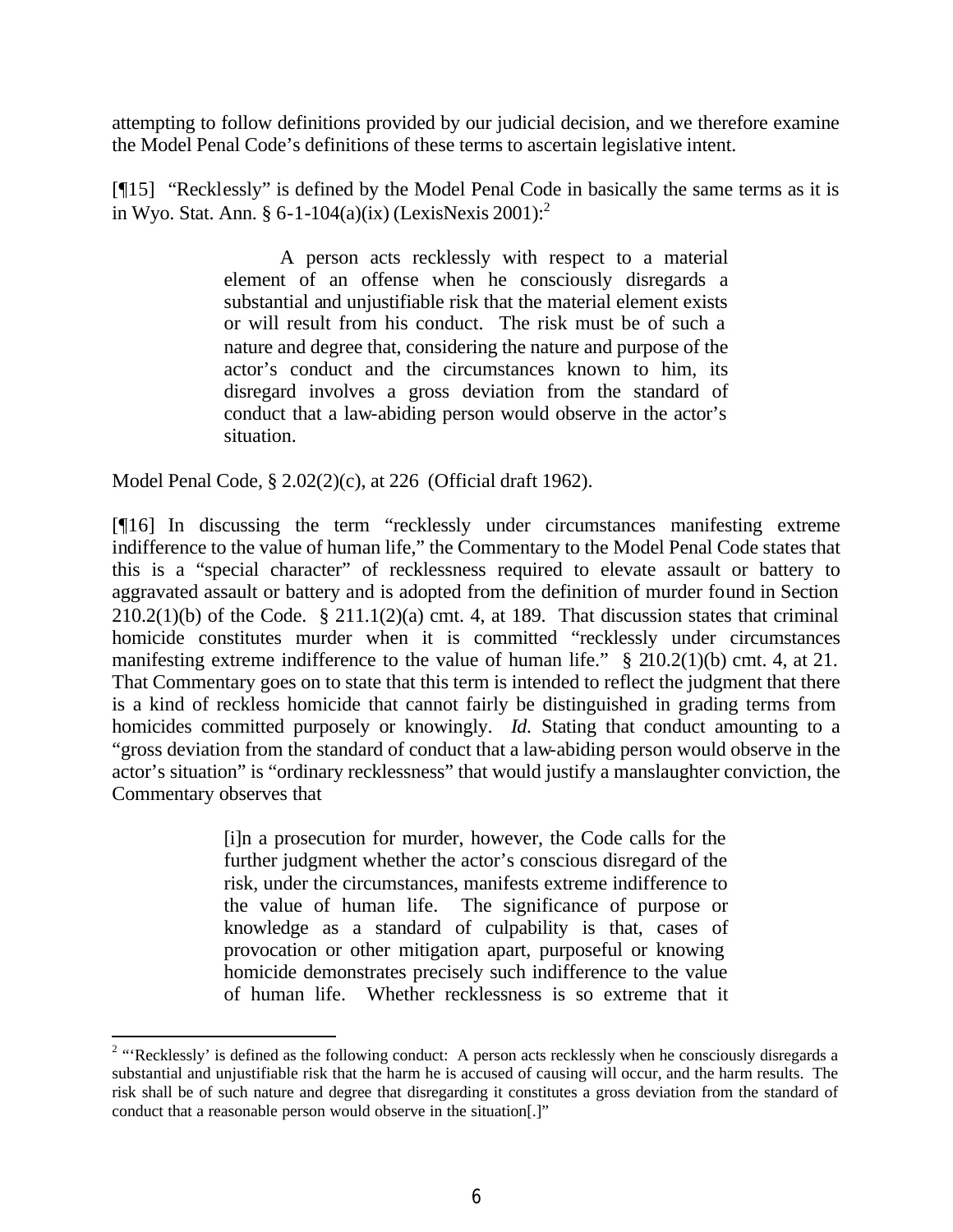demonstrates similar indifference is not a question, it is submitted, that can be further clarified. It must be left directly to the trier of fact under instructions which make it clear that recklessness that can fairly be assimilated to purpose or knowledge should be treated as murder and that less extreme recklessness should be punished as manslaughter.

*Id.* at 21-22. The Commentary then notes that this type of extreme recklessness, formerly known as the so-called "depraved heart" conduct that allowed murder convictions when a defendant killed his friend playing Russian roulette, killed by firing into occupied homes, or killed when he intended to shoot over the head of the victim but missed, would permit a jury to reach the same conclusion under the Code's language. *Id.* at 22-23. It warns, however, that negligent creation of risk of death, regardless of its extravagance or unjustification, cannot be punished as murder. Under Section 210.2(1)(b), the actor must perceive and consciously disregard the risk of death to another before the conclusion of extreme recklessness can be drawn. *Id.* at 27-28.

[¶17] The Commentaries addressing aggravated assault and battery state that this special character of recklessness, or extreme recklessness, is designed to more severely punish battery where the defendant's state of mind would have justified a murder conviction had his victim not fortuitously lived. § 211.1(2)(a) cmt. 4, at 189. By adopting the Model Penal Code's term, "recklessly," to justify a lesser punishment for assault and battery, the Wyoming Legislature plainly intended to distinguish between "recklessly" and "recklessly under circumstances manifesting extreme indifference to the value of human life" in the same manner as had the Model Penal Code. We, therefore, determine that O'Brien correctly asserts that the jury was not properly instructed when it was provided with the statutory definition of "recklessly" without further proper instruction.

[¶18] In O'Brien's case, a jury instruction defined recklessness in accordance with the statutory definition which, as we now see, is the "ordinary" recklessness that would warrant a simple battery conviction. The question, thus, is whether the jury was properly instructed when it was provided this definition along with Instruction No. 4 which told the jury that it must find that it was recklessness "under circumstances manifesting extreme indifference to the value of human life."

[¶19] O'Brien contends that the trial court erred in presenting all three states of mind to the jury without a special verdict instructing them to identify the applicable state of mind. Accordingly, he contends that if his conduct was not extreme recklessness, then the rule of *Bush v. State,* 908 P.2d 963 (Wyo. 1995), is invoked. That rule states that the verdict must be set aside in cases where the verdict is supportable on one ground, but not on another, and it is impossible to tell which ground the jury selected. *Id.* at 967.

[¶20] The Model Penal Code provides that when recklessness suffices to establish an element, such element also is established if a person acts purposely or knowingly. § 2.02(5) at 226. The Explanatory Note to this Code explains that this rule makes it unnecessary to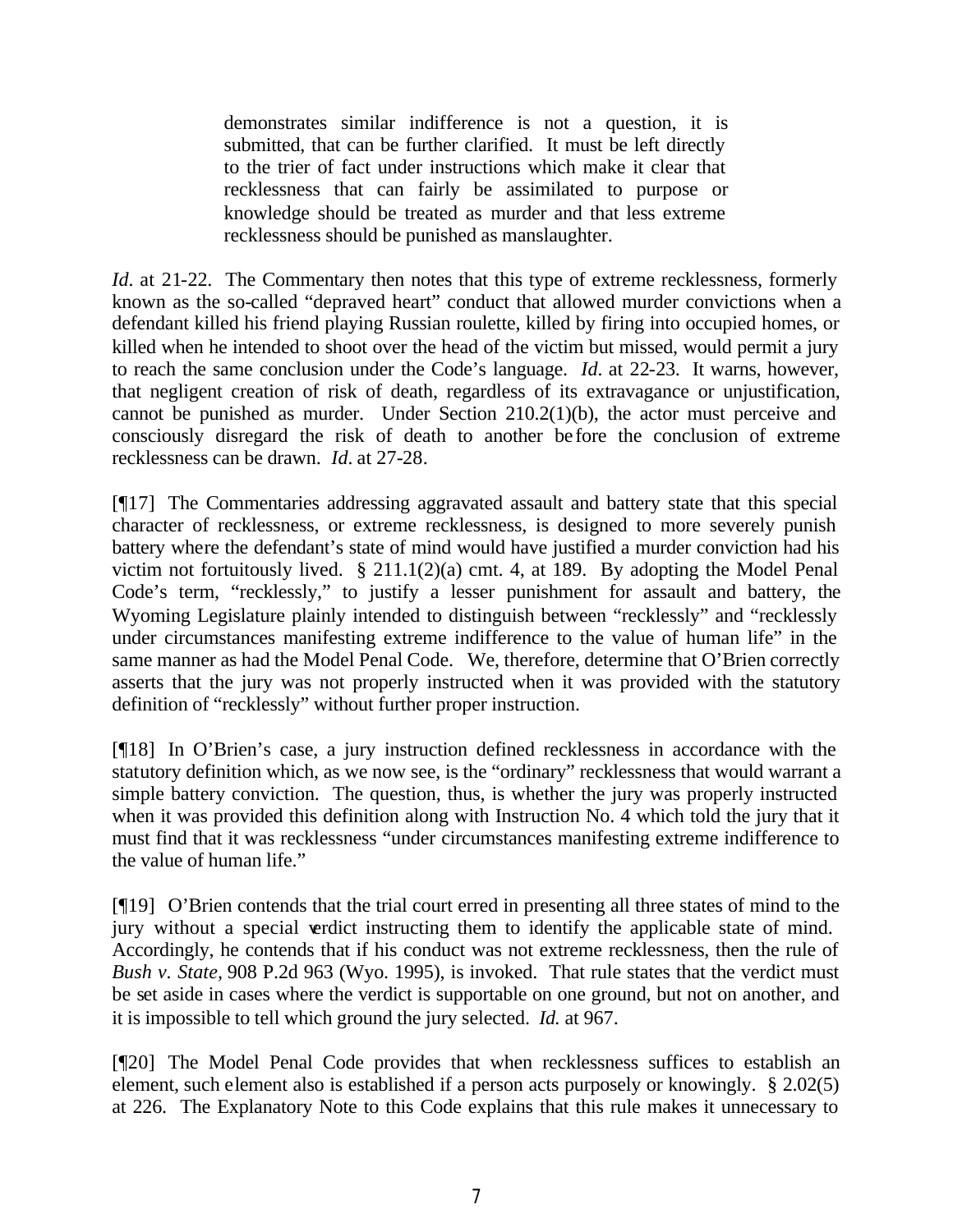state in the definition of an offense that the defendant can be convicted if it is proved that he was *more* culpable than the definition of the offense requires. Thus, if the crime can be committed recklessly, it is no less committed if the actor acted purposely. *Id.* at 228. In other words, if the evidence supports finding that a reasonable jury could have concluded that O'Brien intentionally or knowingly caused serious bodily injury to Jordan Foster, then this special character recklessness is established. In that respect then, O'Brien is not correct that the trial court should have instructed on only one state of mind. We hold that it was harmless error for the jury to be instructed with all three states of mind, *i.e.,* intentionally, knowingly, or recklessly under circumstances manifesting extreme indifference to the value of human life.

[¶21] O'Brien asserts that the statutory definition of recklessness should not be given in an aggravated assault and battery jury trial, but the jury should instead be given an instruction defining the term "reckless under circumstances manifesting extreme indifference to the value of life" so that the jury will understand that it is required to determine whether the defendant perceived and consciously disregarded the risk of death to his victim before the conclusion of recklessness can be drawn. A Commentary to the Code states that "[g]iven the Model Code definition of recklessness, the point involved is put adequately and succinctly by asking whether the recklessness rises to the level of 'extreme indifference to the value of human life.' As has been observed, it seems undesirable to suggest a more specific formulation." § 210.2 cmt. 4, at 25. We hold, therefore, that, in an aggravated assault and battery trial, the jury should be given an instruction defining "reckless under circumstances manifesting extreme indifference to the value of human life" rather than just "reckless" as happened in O'Brien's trial. That definition will provide the statutory definition of reckless but must include language explaining that if the jury determines the defendant acted recklessly, the jury must then determine whether that recklessness rose to the level of "extreme indifference to the value of human life." Although this more precise instruction was not given in O'Brien's case, the failure to do so is not plain error because the evidence supports finding that O'Brien intentionally and knowingly seriously injured Jordan Foster.

### *Sufficient Evidence*

[¶22] In his second issue, O'Brien contends that the evidence was insufficient to convict him of causing serious bodily injury recklessly under circumstances manifesting extreme indifference to the value of human life. He again points out that the jury's general verdict makes it impossible to determine under which state of mind standard he was convicted, and he examines whether the evidence was sufficient to find that he had acted "recklessly under circumstances manifesting extreme indifference to the value of human life."

[¶23] We again point out that the statutory intent behind the language "intentionally, knowingly, or recklessly under circumstances manifesting extreme indifference to the value of human life" is to establish an equivalent state of mind before conviction is justified. O'Brien contends that, although he was reckless in causing the serious bodily injury to Foster, his conduct, while criminal, did not amount to acts that were "only one step short of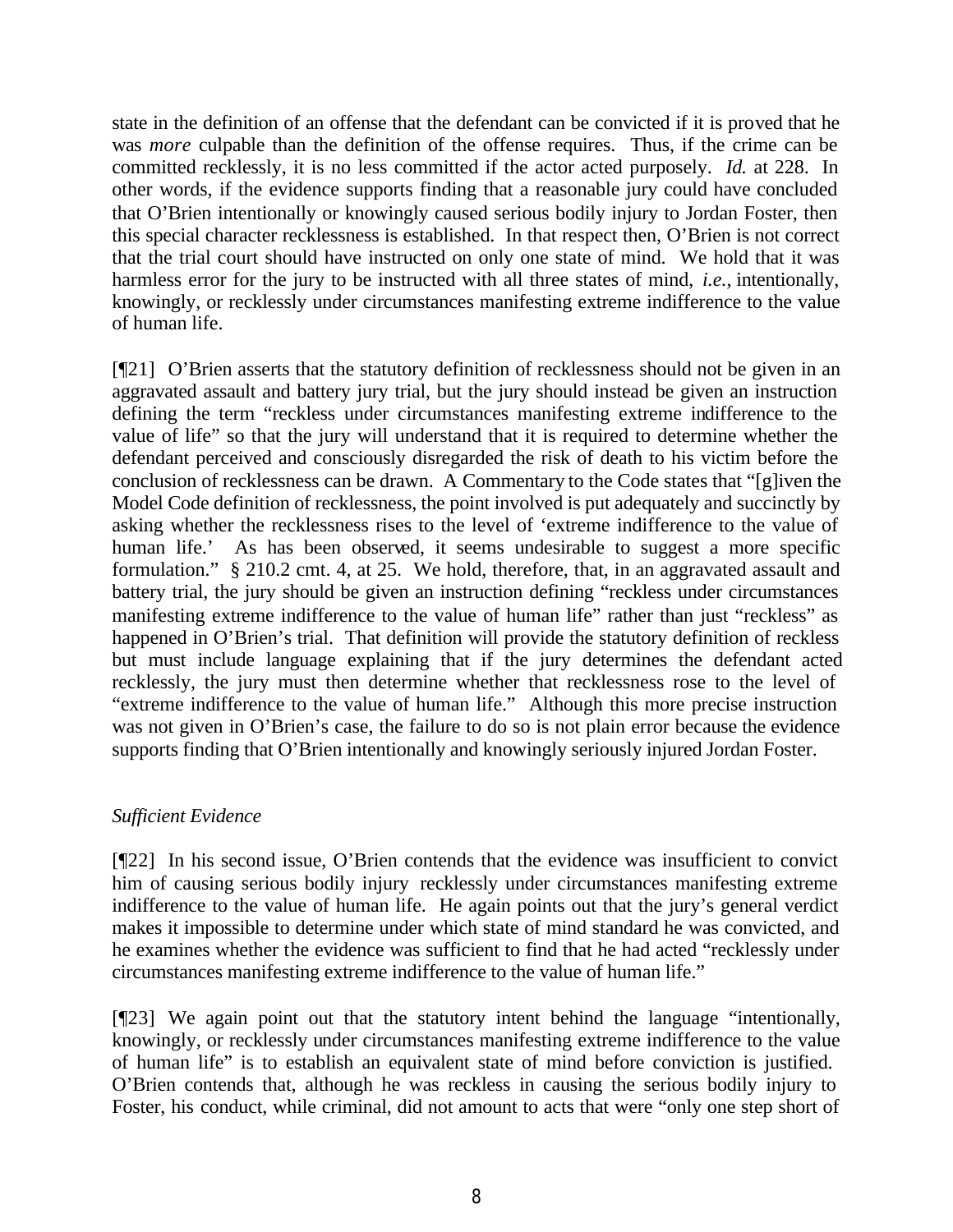murder" or the "functional equivalent of a murder in which, for some reason, death fails to occur." O'Brien cites to a series of Pennsylvania cases reversing aggravated assault and battery convictions after finding that the acts were insufficient to convict. In the first, he states that the Pennsylvania Supreme Court found insufficient evidence to support convicting a defendant who ran a red light while driving intoxicated and hit another vehicle resulting in serious bodily injury. *Commonwealth v. O'Hanlon,* 653 A.2d 616, 618 (Pa. 1995). He next notes that Pennsylvania also reversed a conviction for a defendant who came up behind an officer handcuffing his brother, grabbed the officer by the shirt and pants, picked him up and threw him forward into some nearby concrete steps causing him to fracture his collar bone. *Commonwealth v. Magnelli,* 502 A.2d 241, 243 (Pa. Super. 1985). Finally, he provides us with a decision from the Pennsylvania Supreme Court that determined there was insufficient evidence to convict a defendant who had crashed into a bus stand, killing one individual and severely injuring another. That defendant had consumed several beers and become somewhat intoxicated, had then ingested muscle relaxers and driven away at an excessive speed from a party on his way to a bar, rubbed against the curb, left the roadway, crashed into a bus stand and finally smashed into a brick wall leaving no skid marks. The Court ruled that this evidence of recklessness was insufficient to establish the threshold standard for recklessness under circumstances manifesting extreme indifference to the value of human life, and concluded "[w]hile Appellant's actions are clearly criminal, they do not constitute aggravated assault." *Commonwealth v. Comer,* 716 A.2d 593, 596 (Pa. 1998). O'Brien notes that, since these decisions, a statute has been enacted that allows for an aggravated assault by vehicle conviction when driving under the influence.

[¶24] O'Brien distinguishes our decision in *Trujillo v. State,* 750 P.2d 1334, 1336-38 (Wyo. 1988), where this Court found sufficient evidence to convict the appellant of aggravated assault and battery under Wyo. Stat. Ann. § 6-2-502(a)(i). In that case, O'Brien notes that the appellant had punched and broken the victim's jaw, but importantly, the evidence revealed that the appellant had been the aggressor in a fight an hour earlier; had ignored then an earlier warning by police officers to depart from the bar and go home; and the appellant was a trained boxer who knew that he could inflict serious injury with his fists. In comparison, O'Brien asserts that the facts in this case demonstrated a fight between two individuals where one bested the other.

[¶25] We appreciate O'Brien's contention that aggravated assault is not an appropriate offense to be charged for the average mutual fight between similarly matched combatants. We do find, however, that it is an appropriate offense to be charged under the particular facts of this case. Here, although much older and bigger, O'Brien attacked without provocation another person, viciously beat him when the victim was unconscious and not responding; O'Brien celebrated triumphantly over the body, and then left the scene. These facts show the jury found that O'Brien intentionally acted, and the issue then was whether he had caused serious bodily injury as defined under the statute. The jury was instructed:

> "Serious bodily injury" means bodily injury which creates substantial risk of death or which causes severe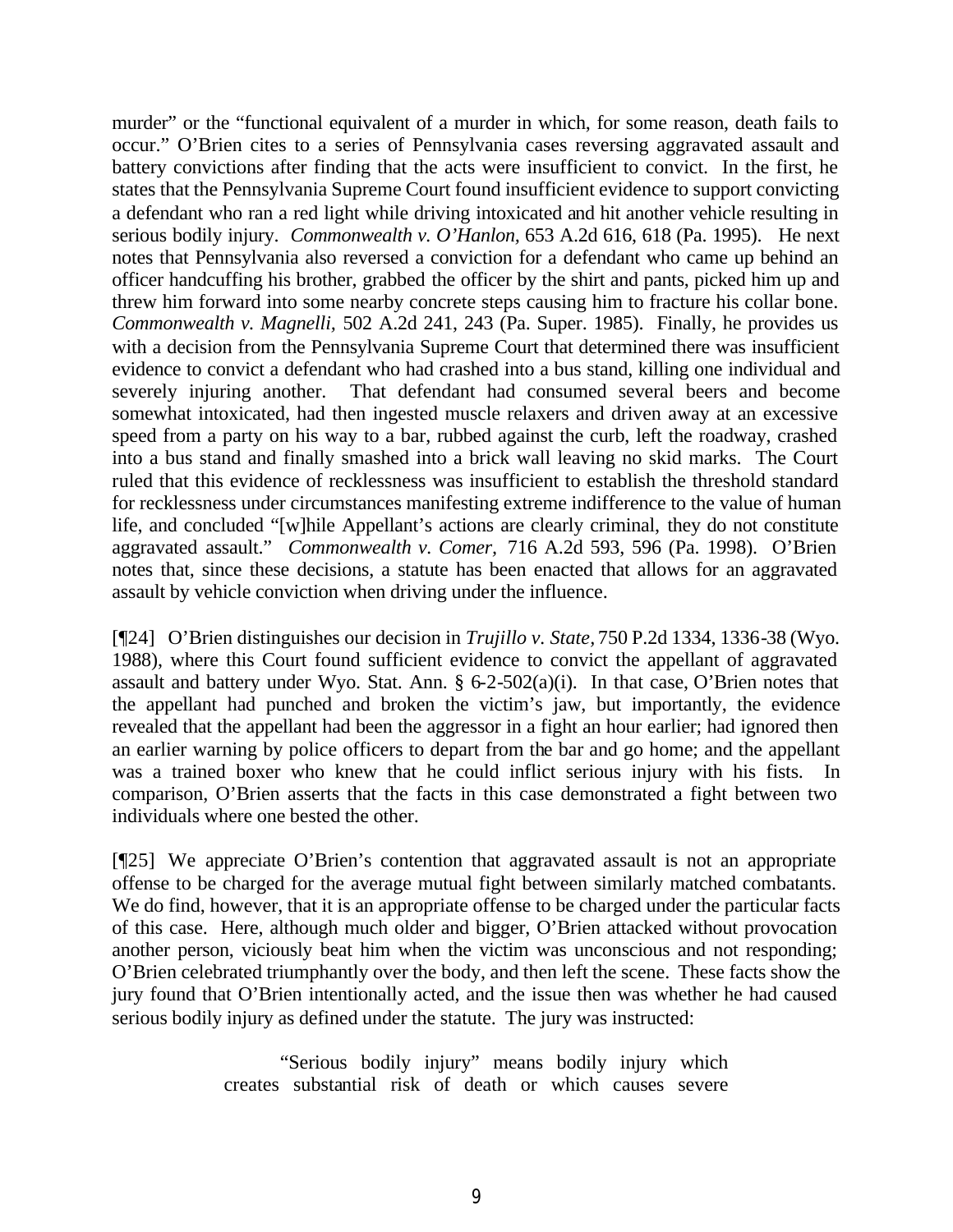disfigurement or impairment of the function of any bodily member or organ.

The State contends that Foster was beaten so savagely that his life was endangered, and that the broken jaw was a bodily injury which created a substantial risk of death. In support, it provided medical testimony that it is rare to see a jaw broken at the back of the joint as the result of a blow from a fist, and the broken jaw resulted in trauma that required surgery to prevent Foster's tongue from blocking his airways. The evidence supports the jury's determination that O'Brien acted intentionally and caused serious bodily injury.

### *Hearsay*

[¶26] During her testimony, Nurse Krininger testified that she could not determine from her examination how Foster had sustained his broken jaw and therefore asked Foster if he had provoked somebody. Defense counsel objected on grounds that it was hearsay and a denial of confrontation. The trial court ruled that the nurse could answer because it was for medical diagnosis. The prosecutor then asked the following:

> Q. Now, what did he tell you again about his actions as far as starting a fight? A. He said he didn't do anything. He said he didn't know why he had been hit. Q. How many times did he say this? Quite frequently? A. Yes.

On appeal, O'Brien contends that these questions were asked to establish that the fight was unprovoked, not for purposes of medical treatment or diagnosis, and violated the hearsay rule. The State contends that the testimony was admitted properly under an exception to the hearsay rule, W.R.E. 803(4).

[¶27] Our review of rulings by a trial court, admitting or excluding evidence, is premised upon deference to the trial court, and we do not reverse a case because of evidentiary rulings unless an abuse of discretion is demonstrated. *Horton v. State*, 764 P.2d 674, 676-77 (Wyo. 1988). "Judicial discretion is a composite of many things, among which are conclusions drawn from objective criteria; it means a sound judgment exercised with regard to what is right under the circumstances and without doing so arbitrarily or capriciously." *Vaughn v. State*, 962 P.2d 149, 151 (Wyo. 1998).

[¶28] Hearsay evidence generally is excluded by W.R.E. 802, which provides, "[h]earsay is not admissible except as provided by these rules or by other rules adopted by the Supreme Court of Wyoming or by statute." The definition of hearsay is found in W.R.E. 801(c): " 'Hearsay' is a statement, other than one made by the declarant while testifying at the trial or hearing, offered in evidence to prove the truth of the matter asserted." Twenty-three specific exceptions to the hearsay rule, together with a catch-all exception, are set forth in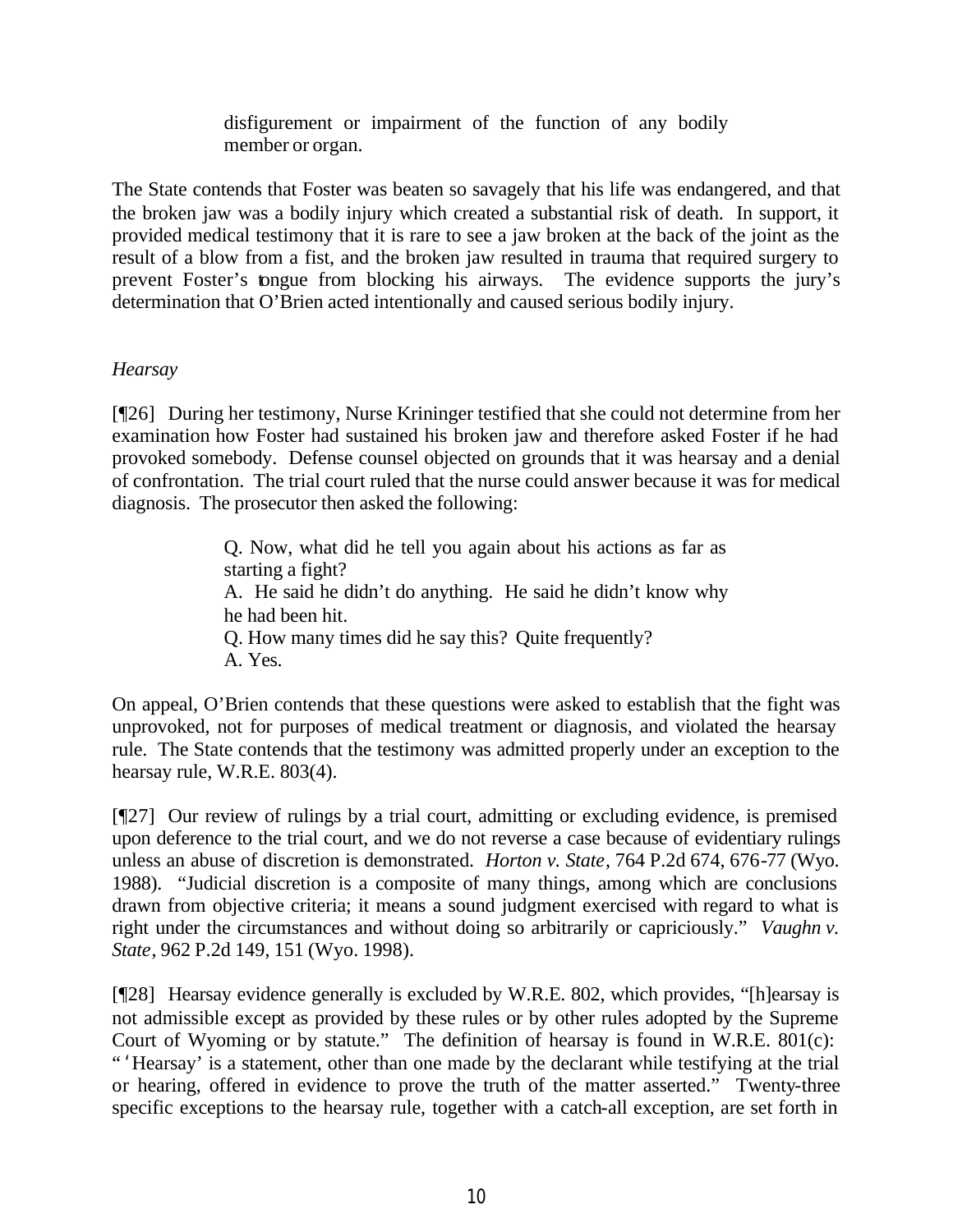W.R.E. 803 which permits testimony on evidence that W.R.E. 802 otherwise would exclude. *Oldman v. State,* 998 P.2d 957, 960-61 (Wyo. 2000). Rule 803(4) provides:

> The following are not excluded by the hearsay rule, even though the declarant is available as a witness:

> > \* \* \*

(4) *Statements for Purposes of Medical Diagnosis or Treatment.*-- Statements made for purposes of medical diagnosis or treatment and describing medical history, or past or present symptoms, pain, or sensations, or the inception or general character of the cause or external source thereof insofar as reasonably pertinent to diagnosis or treatment.

[¶29] We have held that "[s]tatements which attribute fault or causation generally are not relevant to diagnosis or treatment" and are usually inadmissible under W.R.E. 803(4). *Stephens v. State,* 774 P.2d 60, 72 (Wyo. 1989). We have determined, however, that this exception permits admitting a child's statement identifying her sexual abuser. *Blake v. State,* 933 P.2d 474, 477 (Wyo. 1997)*.* The State asserts that Nurse Krininger testified to the cause of Foster's injuries as allowed under the exception and did not testify O'Brien was guilty of causing those injuries.

[ $[$ [30] Ordinarily, we use a two-part test<sup>3</sup> for invoking this exception; however, although we believe that the trial court properly allowed Krininger's answer under the exception, the questions and answers that followed that decision were hearsay and were not properly admitted. Erroneous evidentiary rulings will not be disturbed on appeal if the error is harmless. *Warner v. State,* 2001 WY 67, ¶29, 28 P.3d 21, ¶29 (Wyo. 2001). Generally, if other evidence properly established the defendant's guilt then we will find the error harmless. *Id.* at ¶30. Here, Krininger's hearsay testimony, that Foster had stated that the attack had been unprovoked, was in addition to testimony provided by eyewitnesses to the actual attack who described the attack as unprovoked and who also identified O'Brien as the attacker. The State did not refer to these statements of the nurse in its closing, and we find that the jury verdict would not have been different had this testimony been excluded. The error, therefore, is harmless and does not require reversal for a new trial.

 $3$  "[F]irst, the declarant's motive in making the statement must be consistent with the purposes of promoting treatment [or diagnosis]; and second, the content of the statement must be such as is reasonably relied on by a physician in treatment or diagnosis." *Stephens*, 774 P.2d at 72.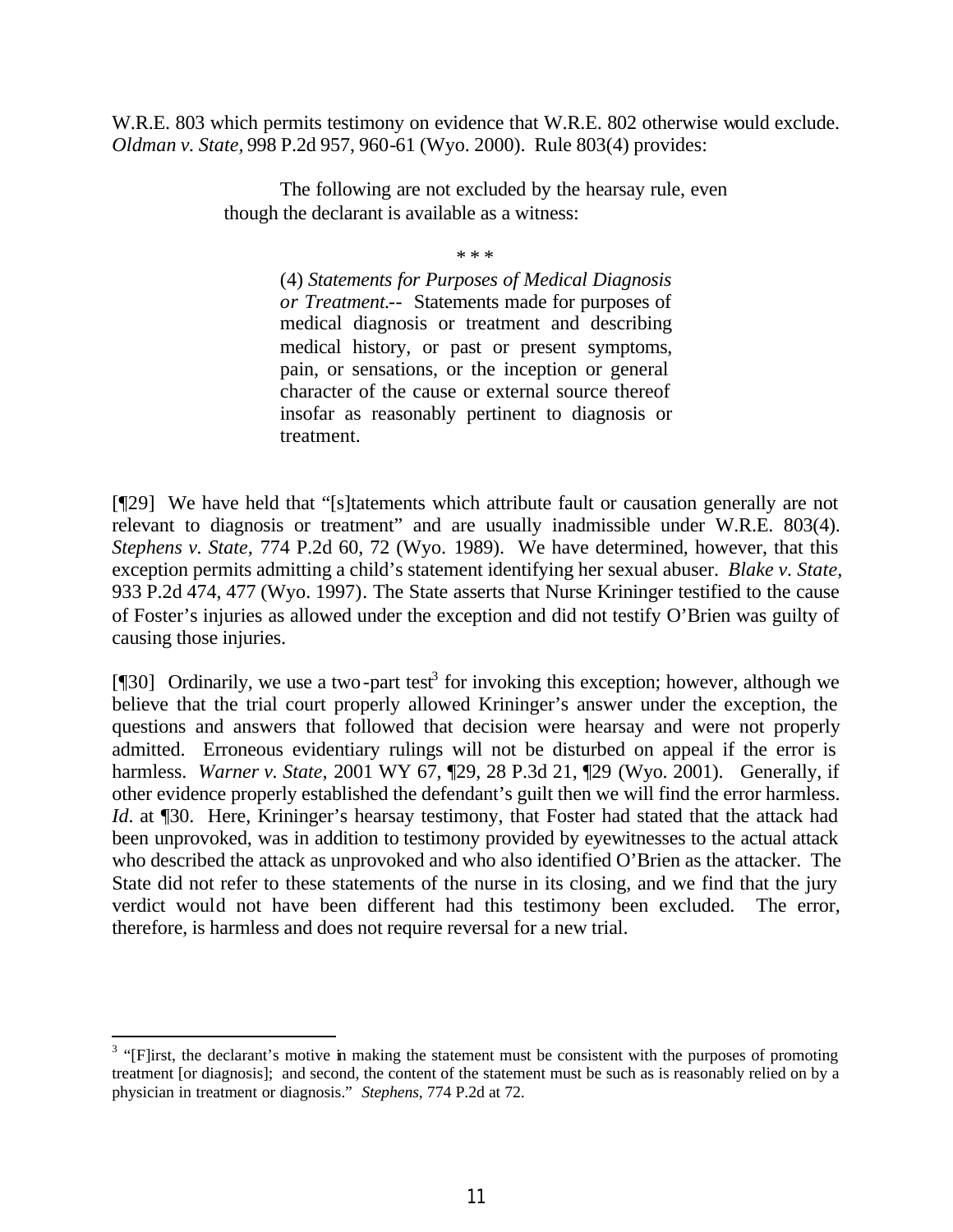### *Prosecutorial Misconduct*

[¶31] The prosecutor made the following statement during closing argument:

And what you need to do here is find Mr. O'Brien guilty and send a message to him and to people that might be like him or might have the same idea that they are not going to get away with this. And I think that you will do that, ladies and gentlemen. And I will ask you to do that.

This Court has explicitly disapproved such arguments, finding "the fear in allowing such appeals is that the accused will be convicted for reasons wholly irrelevant to her guilt or innocence." *Trujillo v. State,* 2002 WY 51, ¶9, 2002 WL 523156, ¶9 (Wyo. 2002) (quoting *Gayler v. State,* 957 P.2d 855, 861 (Wyo. 1998)). "Jurors may be persuaded by such appeals to believe that, by convicting a defendant, they will assist in the solution of some pressing social problem. The amelioration of society's woes is far too heavy a burden for the individual criminal defendant to bear." *Id.*

> Similarly, "send a message" arguments by prosecutors to juries are universally condemned. The Mississippi Supreme Court in *Williams v. State,* 522 So.2d 201, 209 (Miss. 1988), simply yet colorfully explained the problem with these arguments:

> > The jurors are representative of the community in one sense, *but they are not to vote in a representative capacity.* Each juror is to apply the law to the evidence and vote accordingly. The issue which each juror must resolve is not whether or not he or she wishes to "send a message" but whether or not he or she believes that the evidence showed the defendant to be guilty of the crime charged. The jury is an arm of the State but it is not an arm of the prosecution. The State includes both the prosecution and the accused. The function of the jury is to weigh the evidence and determine the facts. When the prosecution wishes to send a message they should employ Western Union. Mississippi jurors are not messenger boys.

*Trujillo* at ¶9 (emphasis in *Trujillo*).

[¶32] We notice that no objection to these remarks was made at O'Brien's trial; therefore, the error must rise to the level of plain error. "Plain error exists when 1) the record is clear about the incident alleged as error; 2) there was a transgression of a clear and unequivocal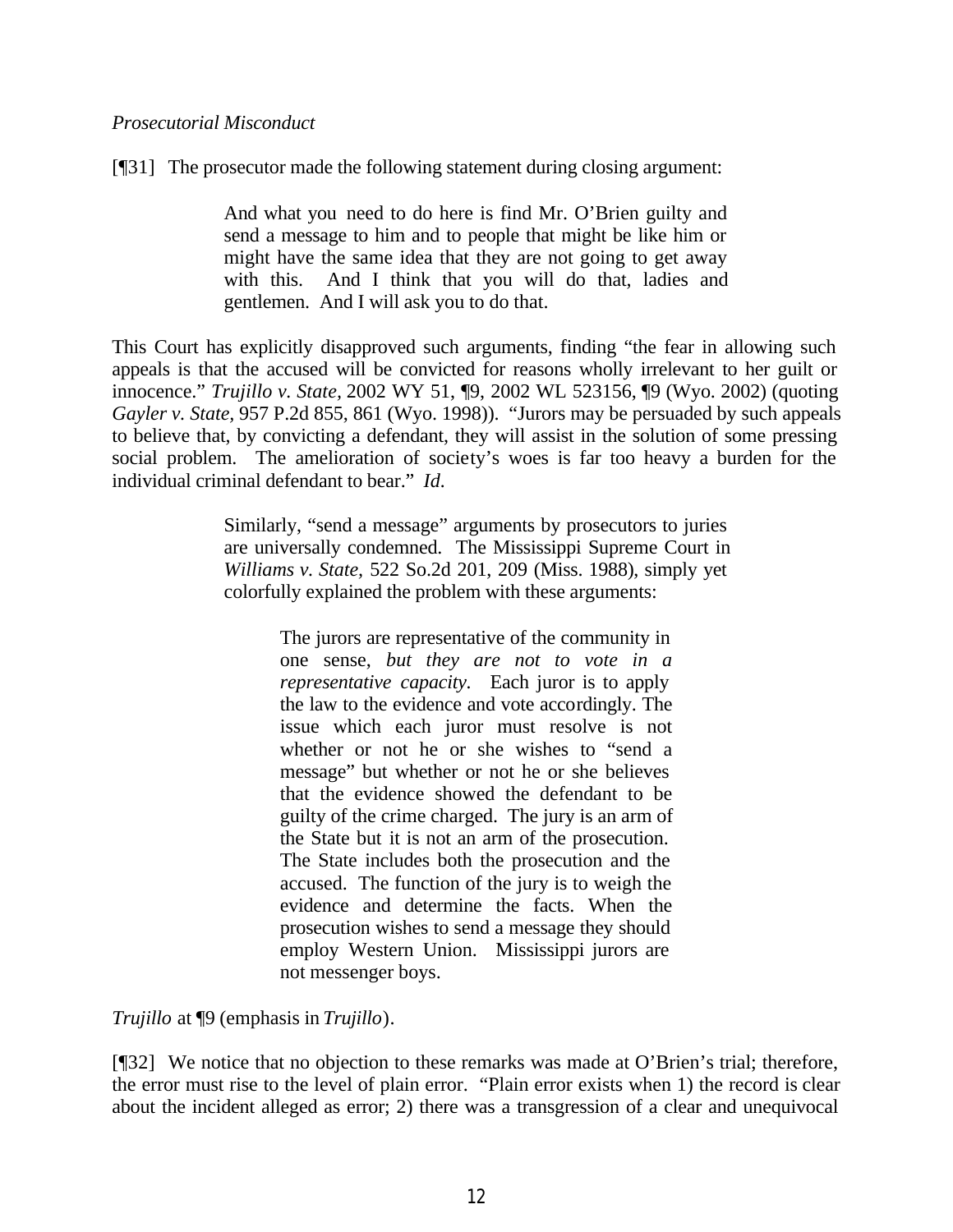rule of law; and 3) the party claiming the error was denied a substantial right which materially prejudiced him." *Mazurek v. State,* 10 P.3d 531, 535 (Wyo. 2000) (quoting *Yetter v. State*, 987 P.2d 666, 668 (Wyo. 1999)). We agree with the State that O'Brien was not convicted for reasons wholly irrelevant to his guilt or innocence. This argument was not so prejudicial that it constitutes plain error.

[¶33] Finally, O'Brien contends that the prosecutor committed misconduct when, during trial in violation of a pretrial ruling, he engaged in a line of questioning that the trial judge had ruled would be prohibited. Lewis, the driver of the car occupied by O'Brien, was subpoenaed to testify. Lewis was facing criminal charges of accessory after the fact for his conduct during the police investigation of O'Brien's attack on Foster. Defense counsel advised the trial court that in order to avoid Lewis' refusal to testify based upon Fifth Amendment rights, the prosecutor and defense counsel had reached an agreement with Lewis limiting his testimony to events leading up to the incident, that he would identify O'Brien, and no questions would be asked regarding what occurred after Lewis left the parking lot. In response to the prosecution's concern that Lewis might testify that mutual combat had occurred, the trial court determined that the agreement limited both the prosecution and defense to identification only. The trial court refused the prosecution's request that it be allowed to impeach Lewis with statements that he made afterwards for which he was now charged.

[¶34] The prosecutor called Lewis to the stand, and the trial court sustained objections by both the prosecution and defense counsel that the other side was questioning on matters beyond the agreement. Despite a record showing that Lewis did not testify concerning any subject other than identification, O'Brien contends that, in violation of W.R.E. 608, the prosecution then questioned Shelly Lane in an attempt to go beyond the trial court's ruling by erroneously impeaching the testimony of Lewis. The prosecution asked Lane the following:

- Q. What was Shawn Lewis in jail for?
- A. Lying to the cops.
- Q. Lying to the cops about what?
- A. I don't know. Something about accessory after the fact. I think that's when they put him in jail.
- Q. Accessory after the fact?
- A. (Nods head.)
- Q. Accessory after the fact of what?
- A. I don't know.

Defense Counsel: Objection, Your honor, as irrelevant. The Court: Sustained.

- Q. Okay. But he was in jail for lying to the police?
- A. I think so, yeah.
- Q. Do you know what he lied to the police about?
- A. No.
- Q. Well, do you know what the police questioned him about?